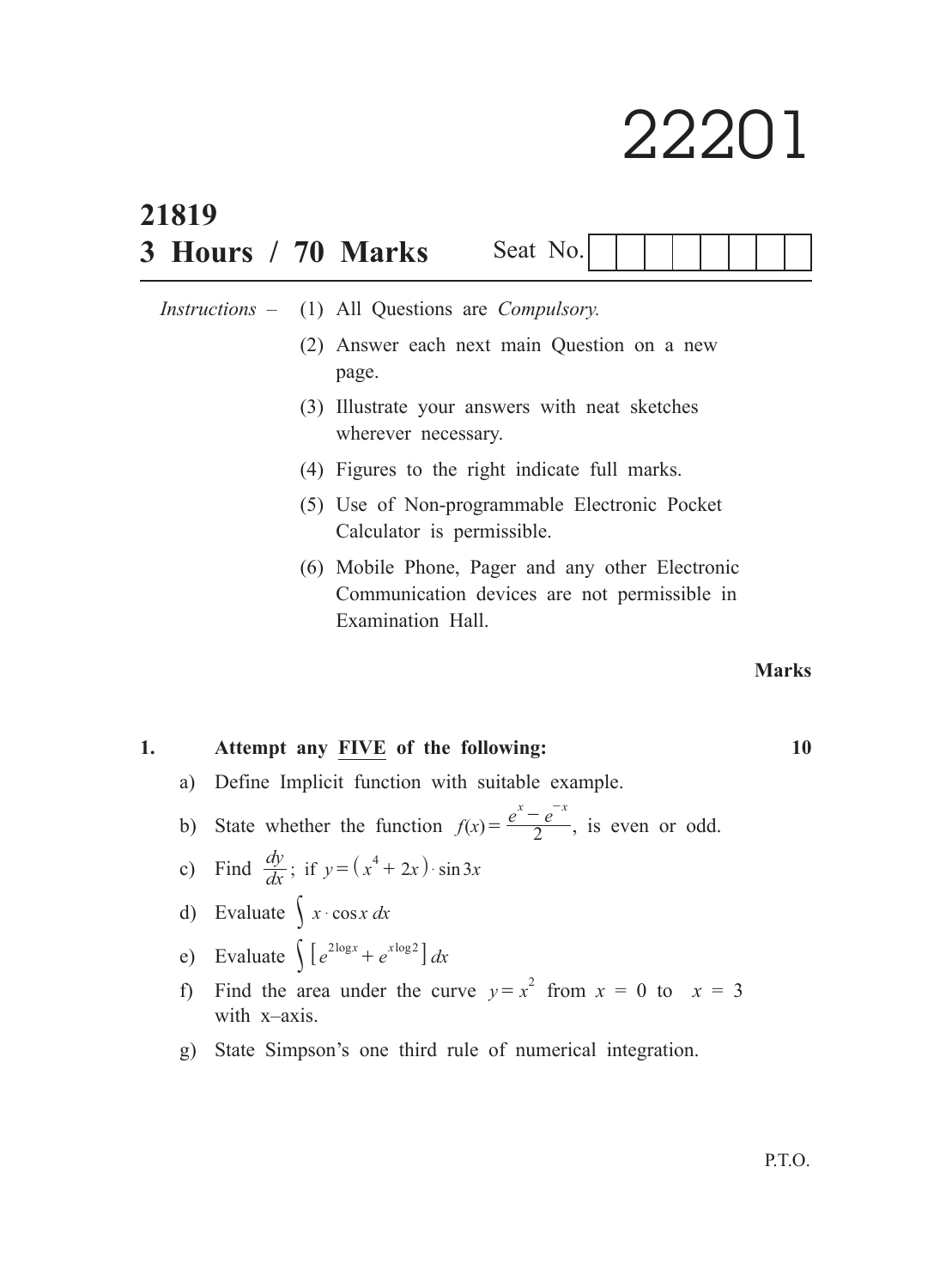# **2. Attempt any THREE of the following: 12** a) If  $y = f(x) = \frac{x}{5x}$  $= f (x) = \frac{x-5}{5x-1}$ , show that  $f(y) = x$ .

- b) Find  $\frac{dy}{dx}$ , if  $13x^2 + 2x^2y + y^3 = 1$
- c) A metal wire 40 cm long is bent to form a rectangle. Find its dimensions when area is maximum.
- d) Show that radius of curvature at any point on the curve  $y = a \log(\sec \frac{x}{a})$ , Where *a* is constant is *a* sec  $\frac{x}{a}$ .

## **3. Attempt any THREE of the following: 12**

a) The slope of the curve  $2y^3 = ax^2 + b$  at point  $(1, -1)$  is same as the slope of  $x + y = 0$ . Find *a* and *b*.

b) Find 
$$
\frac{dy}{dx}
$$
, if  $y = \sec^{-1} \left[ \frac{1}{4x^3 - 3x} \right]$ 

c) If 
$$
x = a \cos^3 \theta
$$
,  $y = a \sin^3 \theta$  find  $\frac{dy}{dx}$  at  $\theta = \frac{\pi}{4}$ 

d) Evaluate 
$$
\int \frac{e^x (x+1)}{\cos^2 (x e^x)} dx
$$

#### **4. Attempt any THREE of the following: 12**

a) Evaluate 
$$
\int \frac{\sec^2 x \, dx}{3 \tan^2 x - 2 \tan x - 5}
$$

b) Evaluate 
$$
\int \frac{dx}{1 + \sin x + \cos x}
$$

c) Evaluate 
$$
\int x^2 \cos 2x \, dx
$$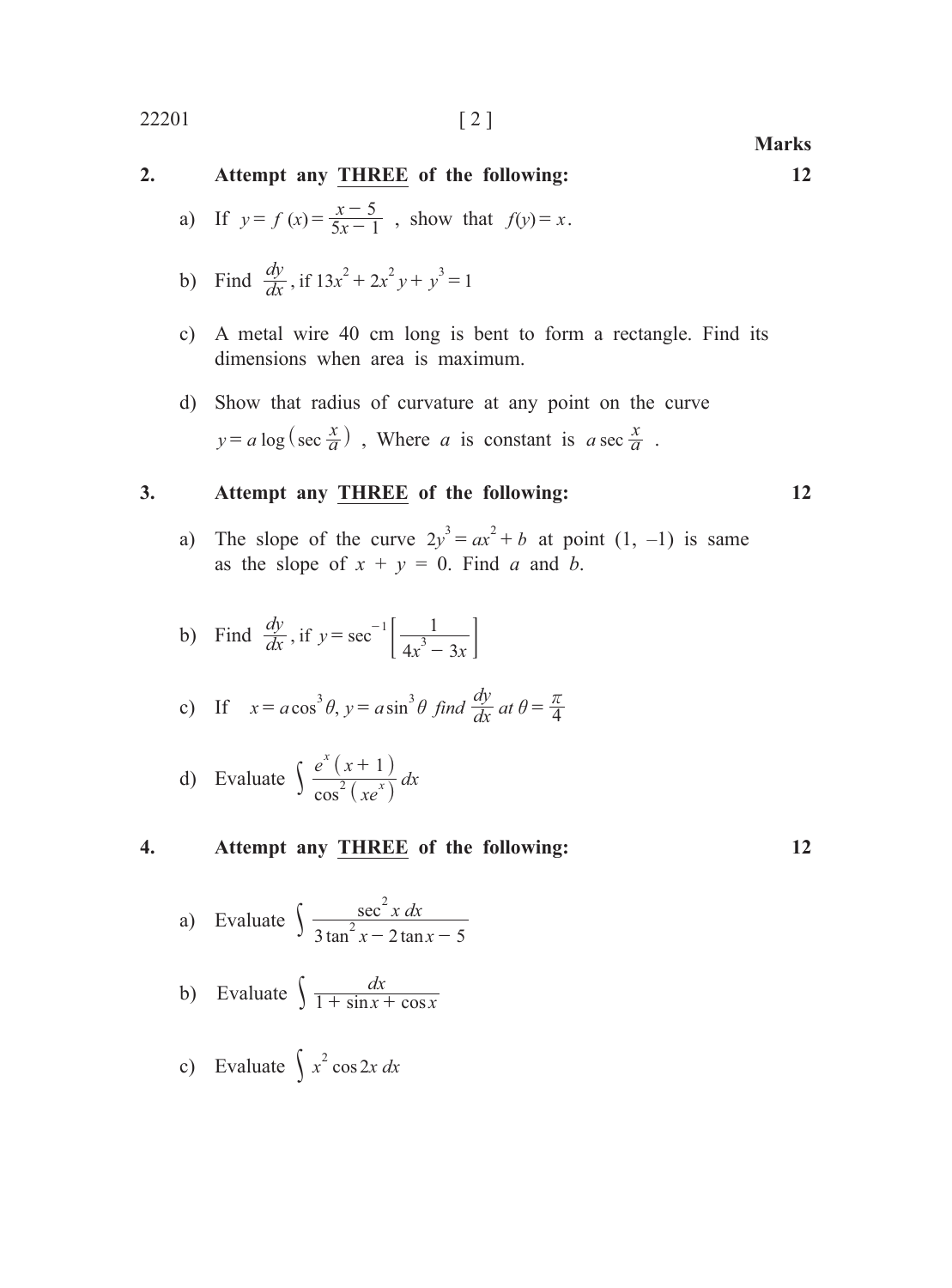22201 [ 3 ]

d) Evaluate 
$$
\int_{5}^{10} \frac{dx}{(x-1)(x-2)}
$$

e) Evaluate 
$$
\int_{3}^{7} \frac{(10-x)^2}{x^2 + (10-x)^2} dx
$$

# **5. Attempt any TWO of the following: 12**

- a) Find the area of the region included between parabola  $y = x^2$ and  $y=4$ .
- b) Attempt the following:
	- (i) Verify that  $y = \log x$  is a solution of differential equation

$$
x\frac{d^2y}{dx^2} + \frac{dy}{dx} = 0
$$

(ii) Solve: 
$$
\frac{dy}{dx} = e^{2x-y} + x^2 e^{-y}
$$

c) A particle starting with velocity 6 m/s has an acceleration  $(1 - t^2)$  m/s<sup>2</sup>. When does it first comes to rest? How far has it then travelled?

P.T.O.